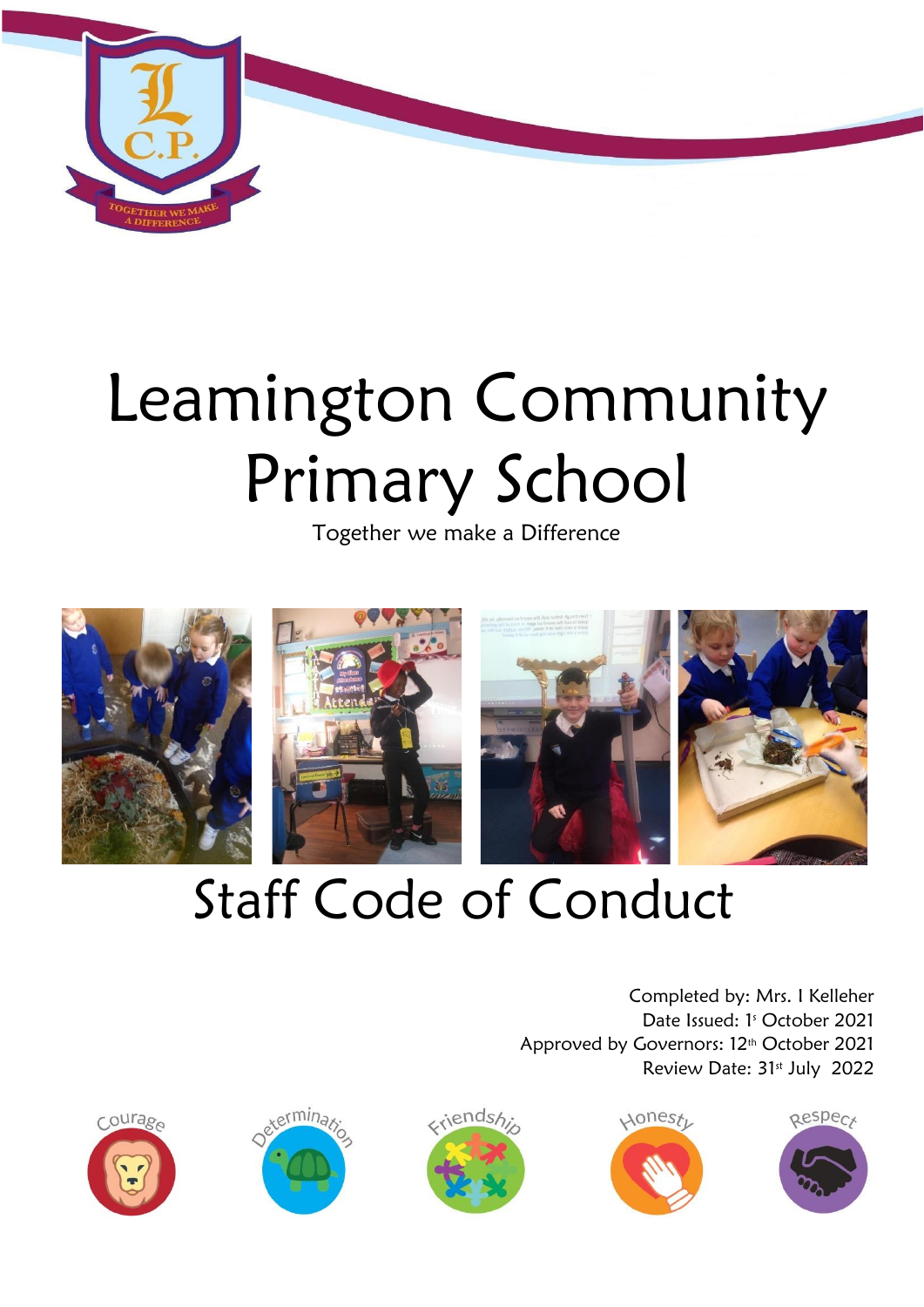## **Safer working practices code of conduct for adults**

The DFE acknowledges the work of the Safer Recruitment Consortium in revising the detailed 'Guidance for safer working practice for those working with children and young people in education settings.'

All staff and volunteers should receive this guidance as part of their induction. It should be revisited as part of on-going training to support everyone's understanding of key expectations.

It's important that staff and volunteers are provided with opportunities to consider the implications of the guidance for their setting and their own role and seek clarification.

## **Safer working practices code of conduct:**

#### **Introduction:**

Keeping Children Safe in Education (DFE 2021) sets out the requirement for all schools to have a staff code of conduct, sometimes referred to as a staff behaviour policy. This code of conduct should be followed by all staff (including visiting staff), volunteers and governors.

Our school is committed to safeguarding children and promoting children's welfare and expects all staff, governors, volunteers and visitors to share this commitment and maintain a vigilant and safe environment. It is our willingness to work in a safe manner and challenge inappropriate behaviour that underpins this commitment.

Everyone is expected to adhere to this 'Code of Conduct' and th[e](http://www.saferrecruitmentconsortium.org/GSWP%20May%202019%20final.pdf) '[Guidance](http://www.saferrecruitmentconsortium.org/GSWP%20May%202019%20final.pdf) [for Safer Working Practice](http://www.saferrecruitmentconsortium.org/GSWP%20May%202019%20final.pdf)  [for Adults who work with Children and Young People in Education Settings](http://www.saferrecruitmentconsortium.org/GSWP%20May%202019%20final.pdf)['](http://www.saferrecruitmentconsortium.org/GSWP%20May%202019%20final.pdf), Safer Recruitment Consortium 2019 and Guidance for safer working practice for those working with children and young people in education settings; Addendum 2020

Everyone must also read and understand part one and Annexe B of Keeping Children Safe in Education (DFE 2021). This code of conduct aims to support adults so they can avoid working in a manner which might lead to an allegation against them by raising awareness of illegal, unsafe, unprofessional and unwise behaviour and by supporting staff and volunteers to understand what safe, professional conduct is. Equally it aims to reduce the opportunity for any adult intent on grooming or harming a young person. The policy aims to reduce the risk of incidents or misunderstandings occurring by developing and setting out clear guidelines and boundaries. It encourages you to work in an open and transparent way that should avoid someone questioning your motives, intentions or suitability to work with young people.

 Our school promotes an open and transparent culture in which all concerns about adults working in or on behalf of the school are dealt with promptly and appropriately. Creating this culture in which all concerns are shared responsibly, in a timely way with the right person, and are recorded and dealt with appropriately is critical to effective safeguarding practice. This culture enables the school to identify concerning,

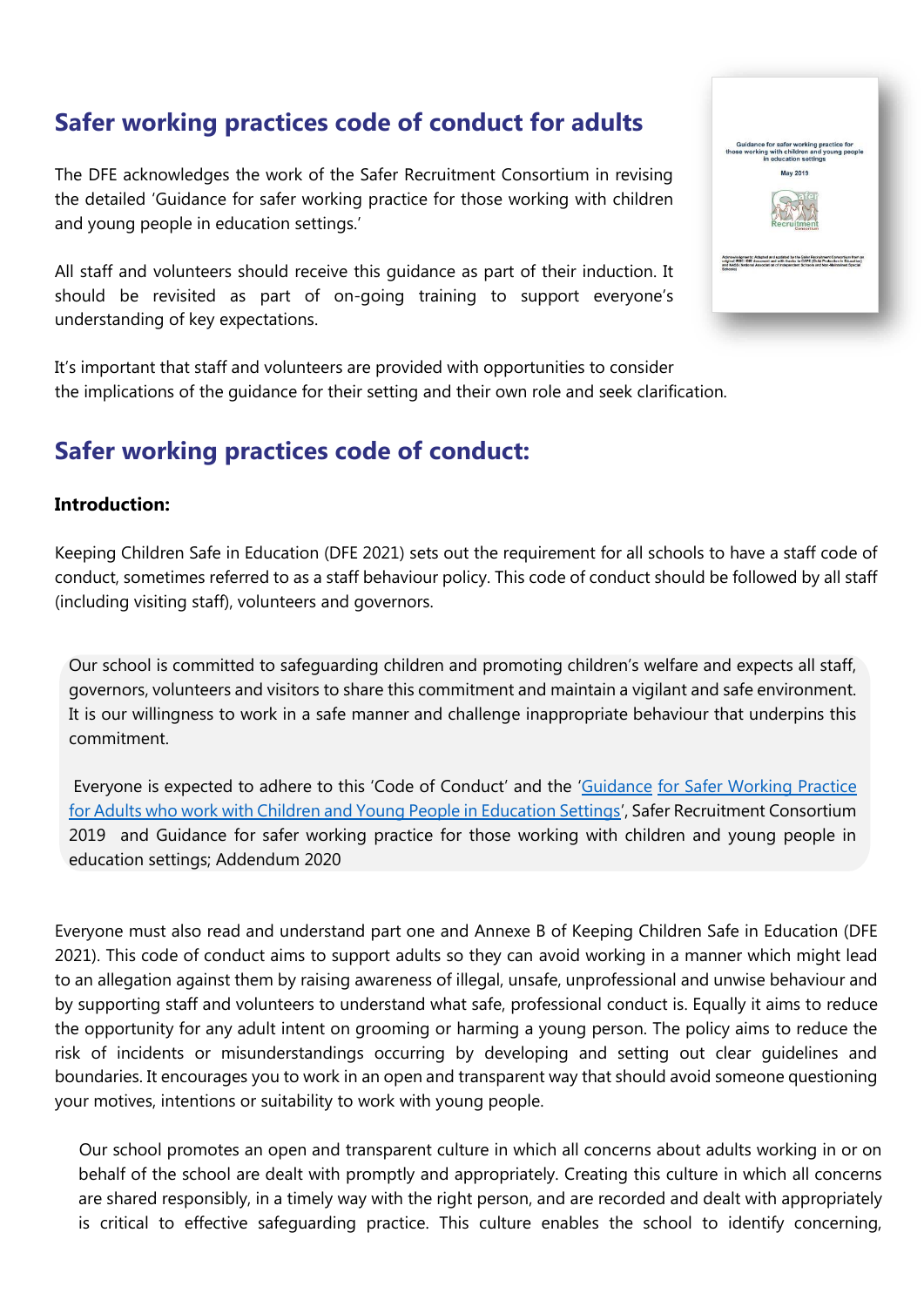problematic or inappropriate behaviour at the earliest possible stage, minimises the risk of abuse and ensures that all adults working in or on behalf of the school are clear about professional boundaries and act within these, in accordance with our ethos and values. This culture also empowers individuals to share concerns with key staff about their own behaviour at the earliest possible opportunity

 It is a key principle of this code of conduct that **everyone** understands their responsibility to share **without delay** any concerns they may have about a child's welfare or an adult's behaviour towards a young person. This includes any behaviours which may not meet the harm threshold and may be deemed to be a 'low level concern' as set out in our child protection policy. In addition, **everyone** has a responsibility to escalate their concerns to the Local Authority Designated Officer if they feel that safeguarding concerns they have raised about a child or adult working at the school are not being addressed by the school. Further information and guidance regarding how school will respond to concerns about an adult's conduct towards children where the harm threshold is met are set out in our managing allegations policy.

## **Code of Conduct:**

Our school will create a culture of openness, transparency, trust and support where all members of the school community feel empowered to share relevant information about themselves or someone else.

Staff are responsible for their own actions and behaviour and should avoid any conduct which would lead any reasonable person to question their motivation and intentions.

- If you have any concerns that a child is being harmed, abused or neglected you **must share your concerns immediately** both verbally and in writing with the school's Designated Safequarding Lead, Deputy Designated Safeguarding Lead or another member of the school's Leadership Team (see details below). Always listen carefully to the child and report what they tell you in the child's own words. Never promise to keep a secret.
- If you receive an allegation against an adult working in the school or observe behaviour that concerns you, you must discuss your concerns without delay with the Head teacher. In the absence of the Head teacher, concerns should be shared with another senior member of staff such as the Deputy Head teacher or the Designated Safeguarding Lead, or the Chair of Governors. Concerns regarding the Head teacher should be directed to the Chair of Governors or Local Authority Designated Officer. The school's Whistleblowing Policy and the NSPCC whistleblowing helpline are available for staff who do not feel able to raise concerns regarding child protection failures internally. Staff can call: 0800 028 0285 – line is available from 8:00am to 8:00pm, Monday to Friday or email[: help@nspcc.org.uk,](mailto:help@nspcc.org.uk) Safeguarding-Mate can also guide staff should they have a concern about an adult's behaviour.
- If you are worried that the behaviour of an adult working in the school (including all third party staff, supply staff and volunteers) is giving cause for concern, no matter how small the concern is and even if it does not meet the harm threshold, you must share your concerns with the designated safeguarding lead without delay. This is in line the low-level concern procedures set out within our child protection policy. Concerns regarding the designated safeguarding lead should be directed to the Head teacher.
- Anyone (in emergencies or if they are required to) can make a referral about their concerns for a child directly to Children's Services.

### **You should:**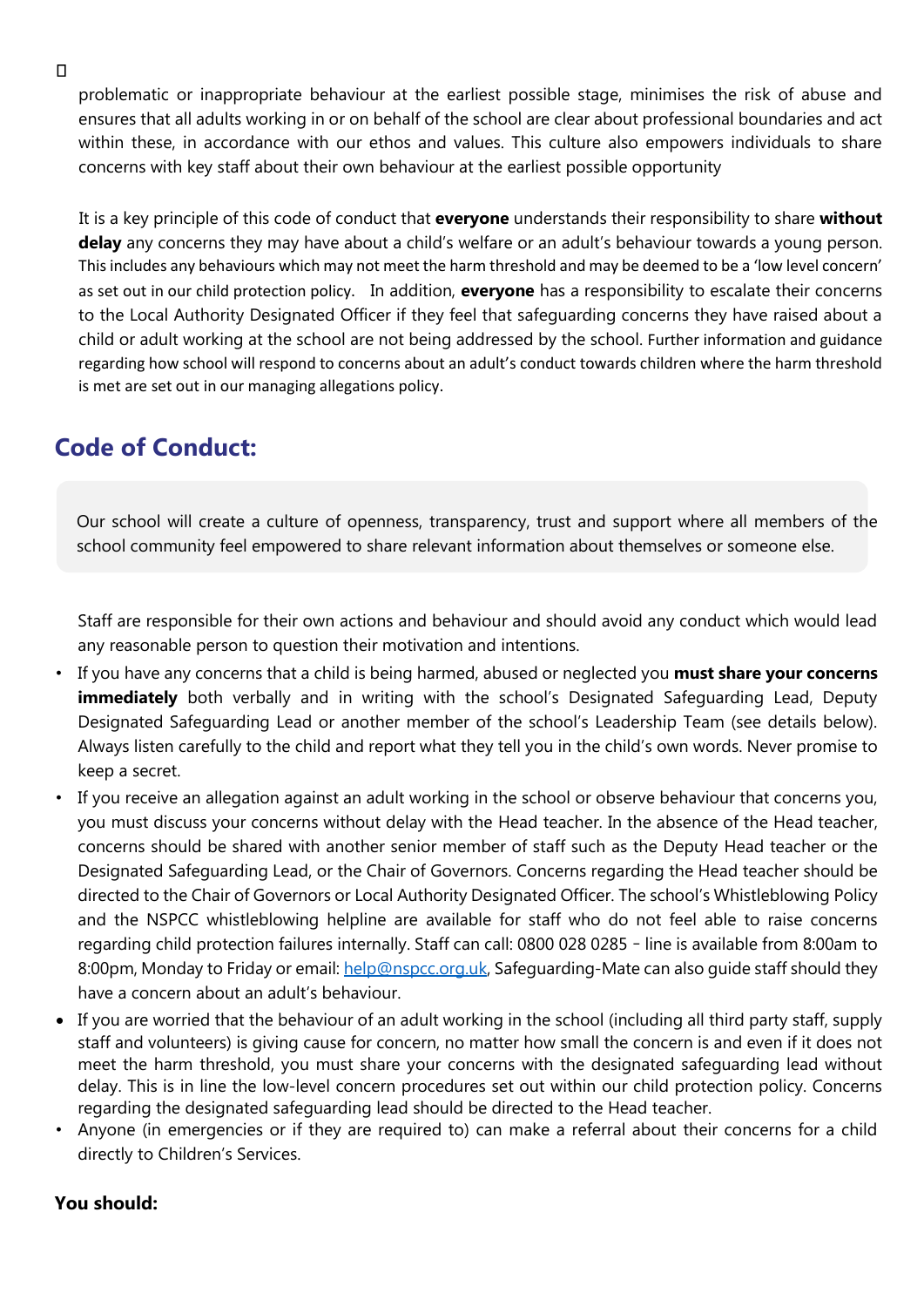- Follow the school's child protection and safeguarding policy and procedures and in line with this share safeguarding information appropriately but also act accordingly with sensitive and confidential information.
- Be alert to the indicators of harm and abuse towards a child, including peer to peer abuse.
- Dress appropriately according to your role, ensuring that clothing is compliant with professional standards and is not likely to be viewed as offensive or revealing and that it is absent of any political or other contentious slogans or images.
- Act as an appropriate role model, treating all members of the school community with respect and tolerance.
- Ensure that they appropriately challenge any form of derogatory and sexualised language or behaviour to ensure that everyone is respectful at all times.
- Ensure gifts given or received are recorded and discussed with your Line Manager.
- Respect others' confidentiality unless sharing information is appropriate to ensuring their welfare.
- Adhere to the school's policies, particularly those related to safeguarding including child protection, behaviour, attendance, physical intervention, intimate care, anti-bullying, equal opportunities, data protection, health and safety and online safety (acceptable user policy).
- Ensure that you understand your responsibilities under the General Data Protection Regulations 2017 and Data Protection Act 2018 and be clear that where personal information is recorded electronically, systems and devices are kept secure.
- Report any behaviour or situations which you may feel give rise to a complaint or misunderstanding in respect of your own actions both in and out of school. Also share situations the Designated Safeguarding Lead if you feel your actions might have sat outside this code of conduct, or may appear to others that they have done so.
- Share with the Designated Safeguarding Lead (or Head Teacher in their absence) any behaviour of another adult in the school where it gives you cause for concern or breaches this code of conduct or the school's safeguarding policies in line with the low-level concern procedures set out in our child protection policy. Examples of such behaviours include, but are not limited to, being over friendly with children, having favourites, using inappropriate sexualised, intimidating or offensive language, taking photographs of children on their mobile phone or engaging with a child on a one to one basis in a secluded area or behind a closed door. Your intervention may allow for their practice to be supported and developed and/or prevent a child from being harmed.
- Understand that it may be appropriate to discuss with the Head teacher matters outside of work, including online, which may have implications for the safeguarding of children in the workplace. This includes information about yourself. You must ensure that you are aware of the circumstances where this would be applicable.
- Be aware that behaviour by yourself, those with whom you have a relationship or association, or others in your personal life (in or out of school or online), may impact on your work with children.
- Staff are encouraged to declare any relationships which exist outside of the workplace with any children, families or staff. This is in line with our school culture and enables any implications for practice to be considered and staff to be provided with appropriate advice to support safer working practices.
- Understand the circumstances where it may be necessary to 'self-report' incidents where they could have found themselves in a situation which could be misinterpreted, or may appear compromising to others, or if they have behaved in a manner which, on reflection, they consider to fall below the standards set out within the code of conduct for staff.
- Be aware that behaviour by themselves, those with whom they have a relationship or association or others in their personal lives (in or out of school, or online), may impact on their work with children.
- Inform the Head teacher of any cautions, convictions or relevant order accrued during your employment, and/or if you are charged with a criminal offence.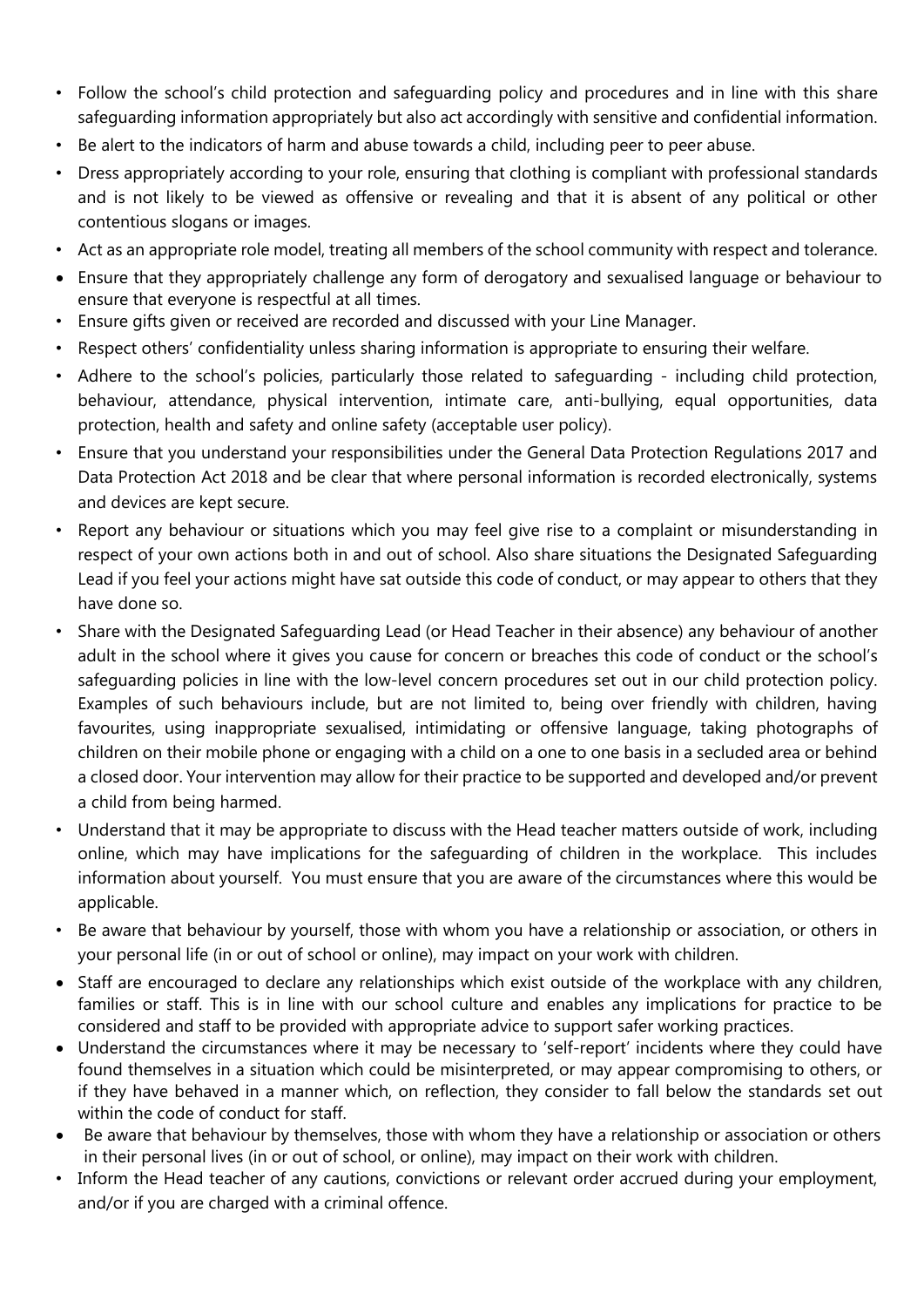$\Box$ 

Understand that if you commit a relevant offence that would appear on your DBS certificate or you become disqualified under the Childcare Act 2006 (those staff covered by the scope of the guidance): [www.gov.uk/government/publications/disqualification-under-the-childcare-act-2006](http://www.gov.uk/government/publications/disqualification-under-the-childcare-act-2006) then you must inform your Head teacher (The Childcare Act 2006 does not cover all settings or even all staff within a setting).

## **Never:**

- Act in a way both at work and/or in your personal life (including online) that brings yourself, school or the teaching profession into disrepute.
- Make, encourage or ignore others, making personal comments which scapegoat, demean or humiliate any member of the school community including ignoring any form of peer to peer abuse.
- Use your position to intimidate, bully, humiliate, coerce or undermine any member of the school community. This includes shouting in anger and aggressively to punish them rather than raising your voice to be heard or avoid danger.
- Undermine fundamental British Values including democracy, rule of law, individual liberty, mutual respect, and tolerance for those with different faiths, beliefs or from different cultures.
- Develop 'personal' or sexual relationships with children and young people, including making sexual remarks or having inappropriate sexual banter. In addition, the Sexual Offences Act 2003 makes it clear that all members of staff are in a position of trust and would therefore be committing a criminal offence to have a sexual relationship with a young person in full time education/below the age of 18, even if that pupil is over the age of consent.
- Engage in inappropriate conversations with students or share inappropriate personal information about yourself or others.
- Discriminate favourably or unfavourably towards a child.
- Give personal contact details to pupils or communicate outside of school using social networking sites, email, text, etc. or meet a young person out of school unless part of a planned school activity with the knowledge of your Line Manager.
- Have conversations on social networking sites that make reference to children, parents or other colleagues at the school or be derogatory about the school. Never make any statements or post images on social networking sites that might cause someone to question your suitability to act as a role model to young people or bring your own or the school's reputation into disrepute. You should never communicate with parents through social networking sites and you are strongly advised to declare any existing friendships/relationships to your Line Manager.
- Use personal equipment to photograph children (always use the school's equipment) and ensure any photographs are only stored on the designated secure place on the school's network and not on portable equipment.
- Should not post on the school's website or social media accounts any photographs of children without their consent (some children may be put at risk by their whereabouts being made public).
- Use your personal mobile phone (or other personal IT equipment) in areas used by children unless in emergencies or under an agreed protocol set out by the Head teacher. Use of personal mobile phones are restricted to non-contact time, and to areas of the school were children are not present (such as the staff room) In our Early Years setting all staff mobile phones are to be locked in the EYFS office during contact time with the children
- Undertake 'one to one' activities out of the sight of others unless it is a planned activity with the knowledge of your Line Manager and in keeping with your own responsibilities. You should not cover windows or door panels and always act in an open and transparent way. Staff responsible for the Intimate Care of the children